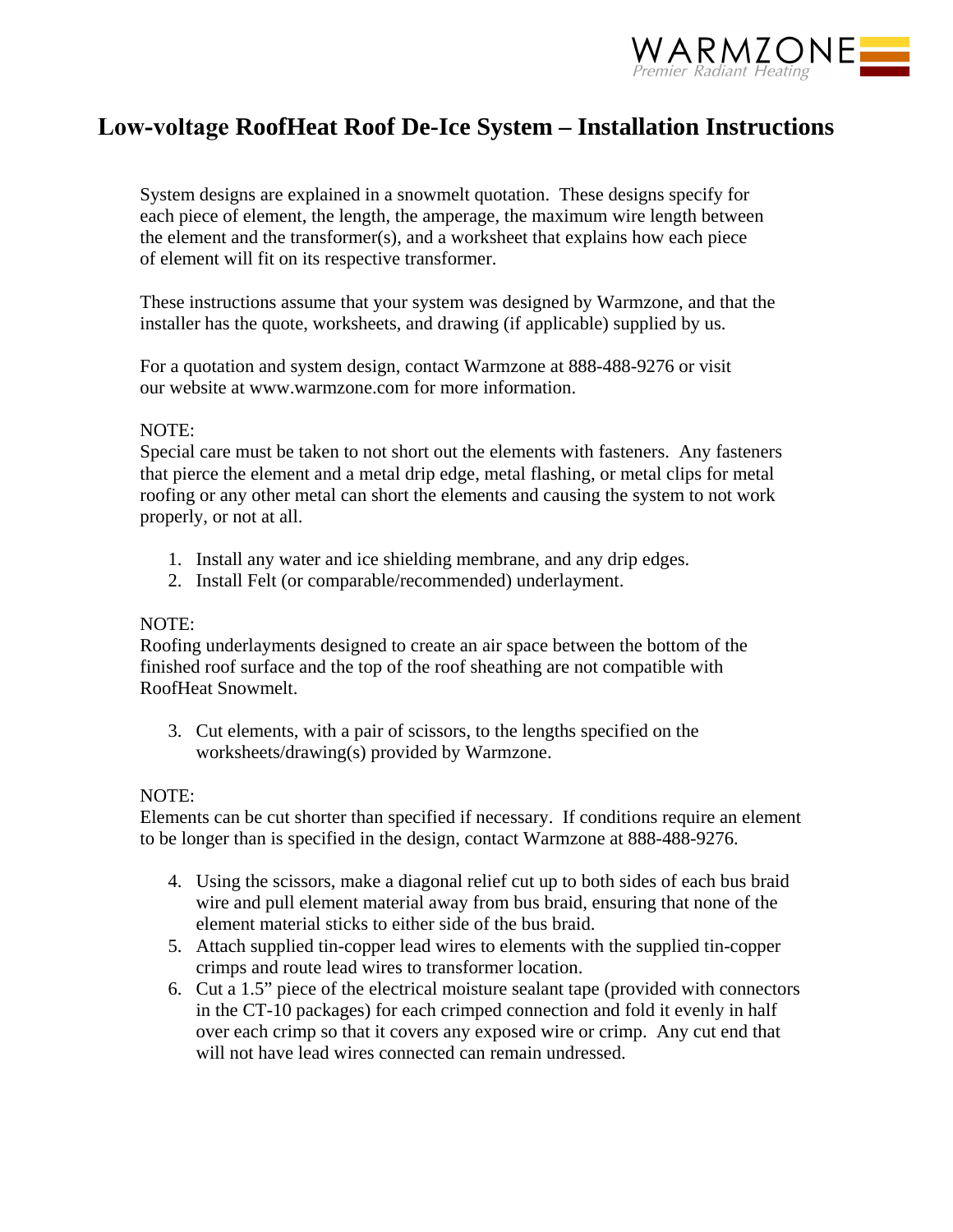

7. Leaving a 5" loop of wire in the vinyl enclosure, seal the cut ends of the vinyl enclosure with the supplied electrical moisture sealant tape (supplied in 8' rolls).



8. Place elements at eaves, as close as possible to the roof edge and secure to roof sheathing through the welded seam at the edges of the vinyl enclosure.



# NOTE:

If installing a metal roof with clips, leave enough space between elements for the clips. If installing an asphalt shingle, space elements to have about 1" to 2" between them.

- 9. Place elements in valleys and secure to the substrate through the welded seams.
- 10. Install any valley flashing.